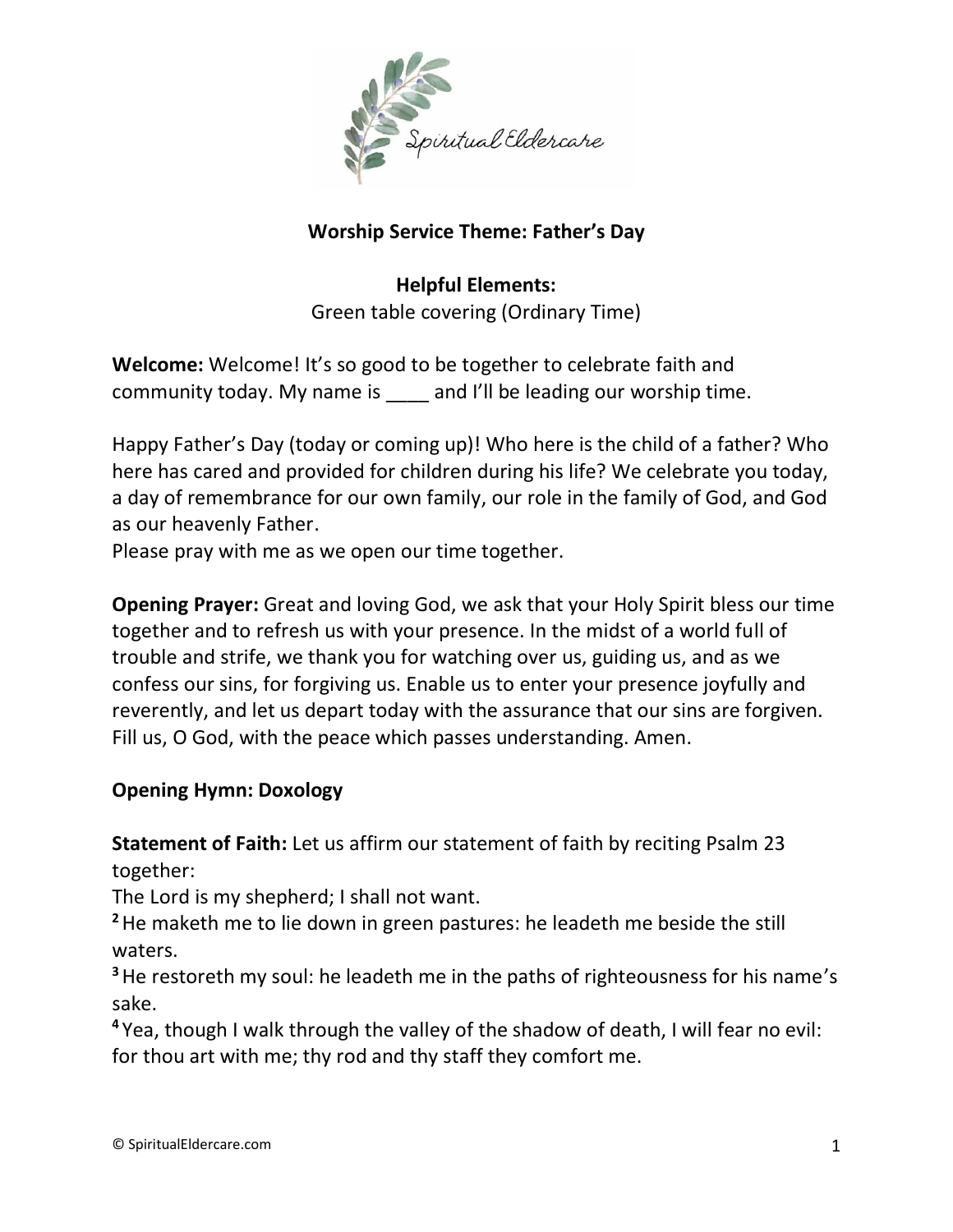**<sup>5</sup>** Thou preparest a table before me in the presence of mine enemies: thou anointest my head with oil; my cup runneth over.

**6** Surely goodness and mercy shall follow me all the days of my life: and I will dwell in the house of the Lord forever.

**Suggested Hymns: For the Beauty of the Earth Savior, Like a Shepherd Lead Us Amazing Grace**

**First reading:** Proverbs 6: 20-22 My son, keep your father's commandment, and forsake not your mother's teaching.

**<sup>21</sup>** Bind them on your heart always; tie them around your neck.

**<sup>22</sup>**When you walk, they will lead you; when you lie down, they will watch over you; and when you awake, they will talk with you.

### Proverbs 23: 23, 24, 26

Listen to your father who gave you life, and do not forget your mother when she is old. … **<sup>24</sup>** The father of the righteous will greatly rejoice; he who fathers a wise son will be glad in him. … **<sup>26</sup>**My son, give me your heart, and let your eyes observe my ways.

This is the word of the Lord; thanks be to God.

**Suggested Hymns: Holy, Holy, Holy Jesus Loves Me**

### **Second reading:** Matthew 7: 7-11

Jesus said: **<sup>7</sup>** "Ask, and it will be given to you; seek, and you will find; knock, and it will be opened to you. **<sup>8</sup>** For everyone who asks receives, and the one who seeks finds, and to the one who knocks it will be opened. **<sup>9</sup>**Which one of you, if his son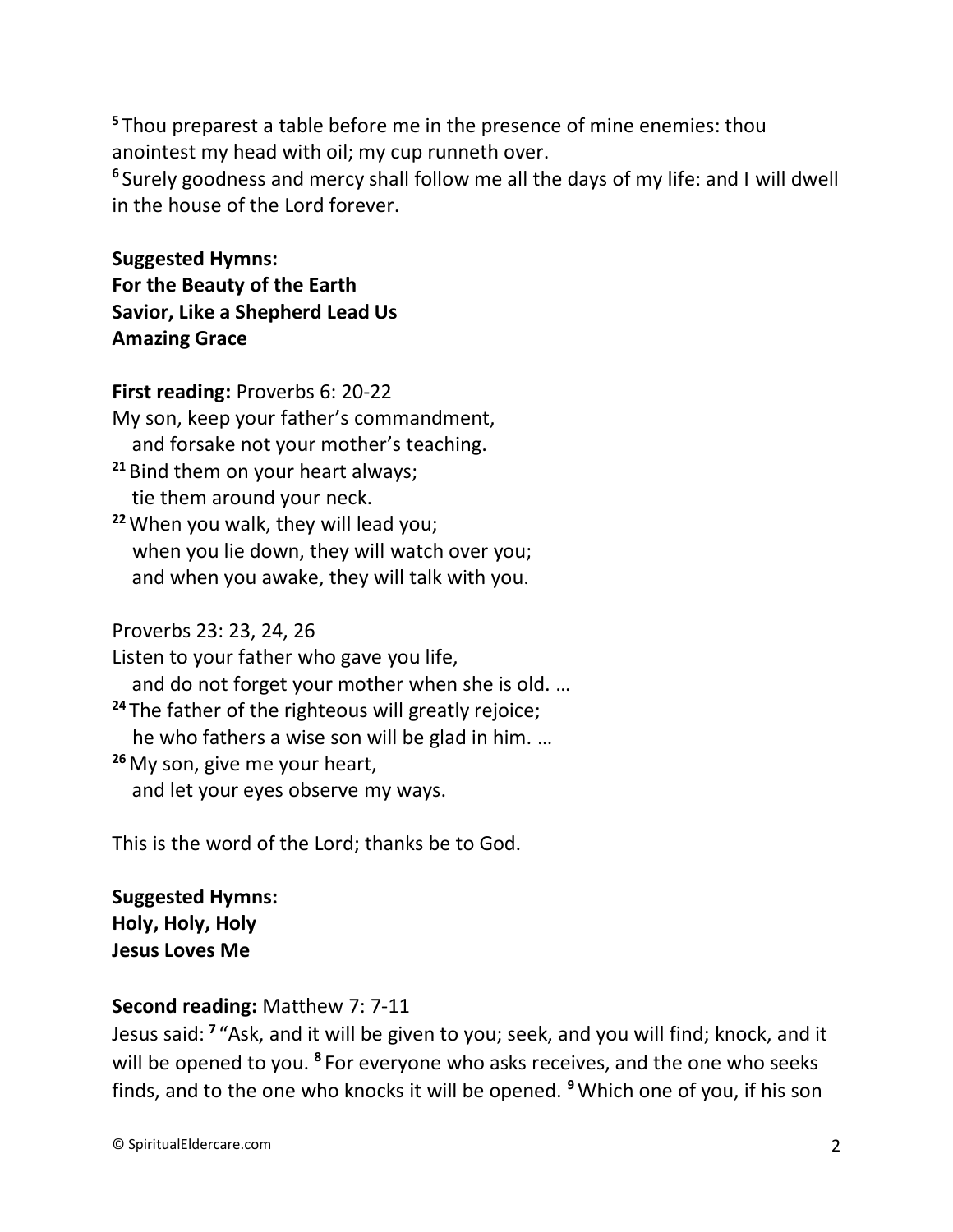asks him for bread, will give him a stone? **<sup>10</sup>**Or if he asks for a fish, will give him a serpent? **<sup>11</sup>** If you then, who are evil, know how to give good gifts to your children, how much more will your Father who is in heaven give good things to those who ask him!"

This is the word of the Lord; thanks be to God.

## **Suggested Hymns: Softy and Tenderly Leaning on the Everlasting Arms**

**Interactive Homily:** Let's talk more about fathers and what they mean to us.

- What are some words you'd use to describe your father? It's true, of course, that some fathers aren't so great, and no father is perfect. But today, think about someone who acted like a good father in your life, such as an uncle, grandfather, friend, a friend's father, or an older brother. What was that person like? What qualities did he have?
	- o strength, integrity, care, love, providing for family, discipline, power
- What sorts of things did your father or father figure teach you?
- What did your father do for work? Around your home? In your community?
- Did your dad or father figure ever tell you "no"? Why do fathers sometimes say "no"?
- How do we typically talk about God—what do we call him?
	- o Think of the Lord's prayer, the way Jesus taught his followers to pray; how does it start? "Our Father…"
- Who is our heavenly parent? God! What is God the Father like?
	- o God is close to us, intimate. Jesus calls the Father "Abba," an Aramaic word that means "Daddy." How is the word "daddy" different than "father"?
		- Close, intimate relationship; childlike trust
	- o God is good. Remember what our gospel reading said:
		- As Jesus said, "If earthly fathers give their kids good things, how much more will your heavenly Father?"
- $\circ$  As God's children, what are we supposed to do? (repeat last part of v. 11)
	- *Ask* for what we need.

… Let's take a moment to silently pray and reflect on blessing of fathers.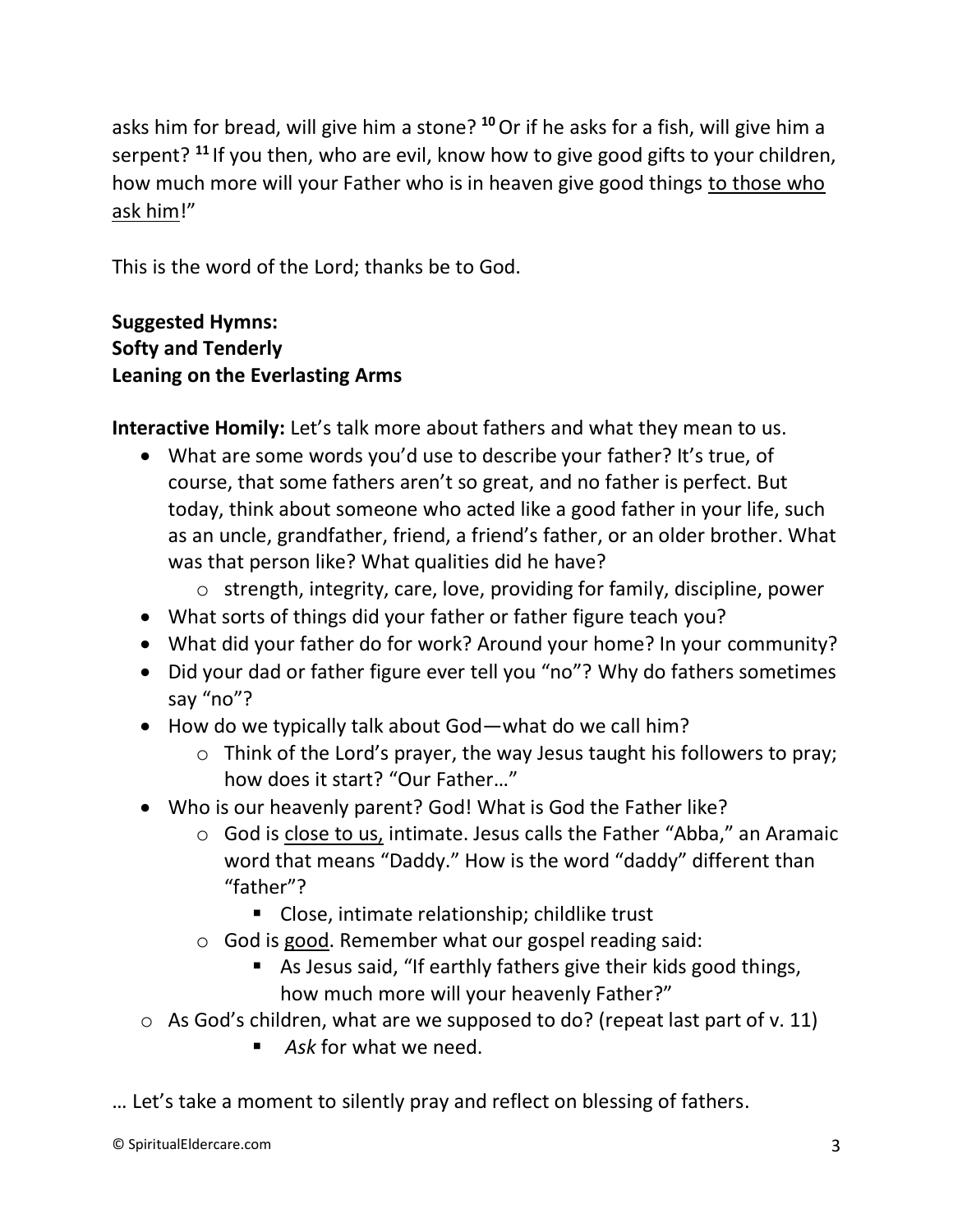**(Silent Prayer)** … Lord, hear our prayers. Now let us pray the Lord's prayer together:

**Lord's Prayer:** Our Father, who art in heaven, hallowed be thy name. Thy kingdom come, thy will be done, on earth as it is in heaven. Give us this day our daily bread, and forgive us our trespasses, as we forgive those who trespass against us. And lead us not into temptation, but deliver us from evil. For thine is the kingdom, the power, and the glory forever, Amen.

**Suggested Hymns: This is My Father's World It is Well with My Soul Standing on the Promises**

**Third Reading:** Lighthearted Stories about Fathers ☺(from Reader's Digest)

On a brutally hot day I walked past a miniature golf course and saw a dad following three small children from hole to hole. "Who's winning?" I shouted. "I am," said one kid. "Me," said another. "No, me," yelled the third. Sweat dripping down his face, the dad gasped, "Their mother is."

In the frozen-foods department of our local grocery store, I saw a man shopping with his son. As I walked by, the dad checked something off his list, then whispered conspiratorially to his son, "You know, if we really mess this up, we'll never have to do it again."

Our family sheltered in the basement after hearing a tornado warning. My husband told everyone to stay put while he got his cell phone from the car, in case the phone lines went dead. He didn't return for the longest time, so I went looking for him. I was upstairs calling his name, when I heard our phone machine click on. "Hi," a voice said. "This is Dad. I'm locked out of the house."

After my second year in medical school, I moved back home. One night I was up late studying for my clinical exam. Because my father woke me every morning at seven, I put a note on my door: "DO NOT DISTURB. Studying until 3 a.m." Dad, a doctor himself, showed no sympathy. He left a note attached to mine: "The hotel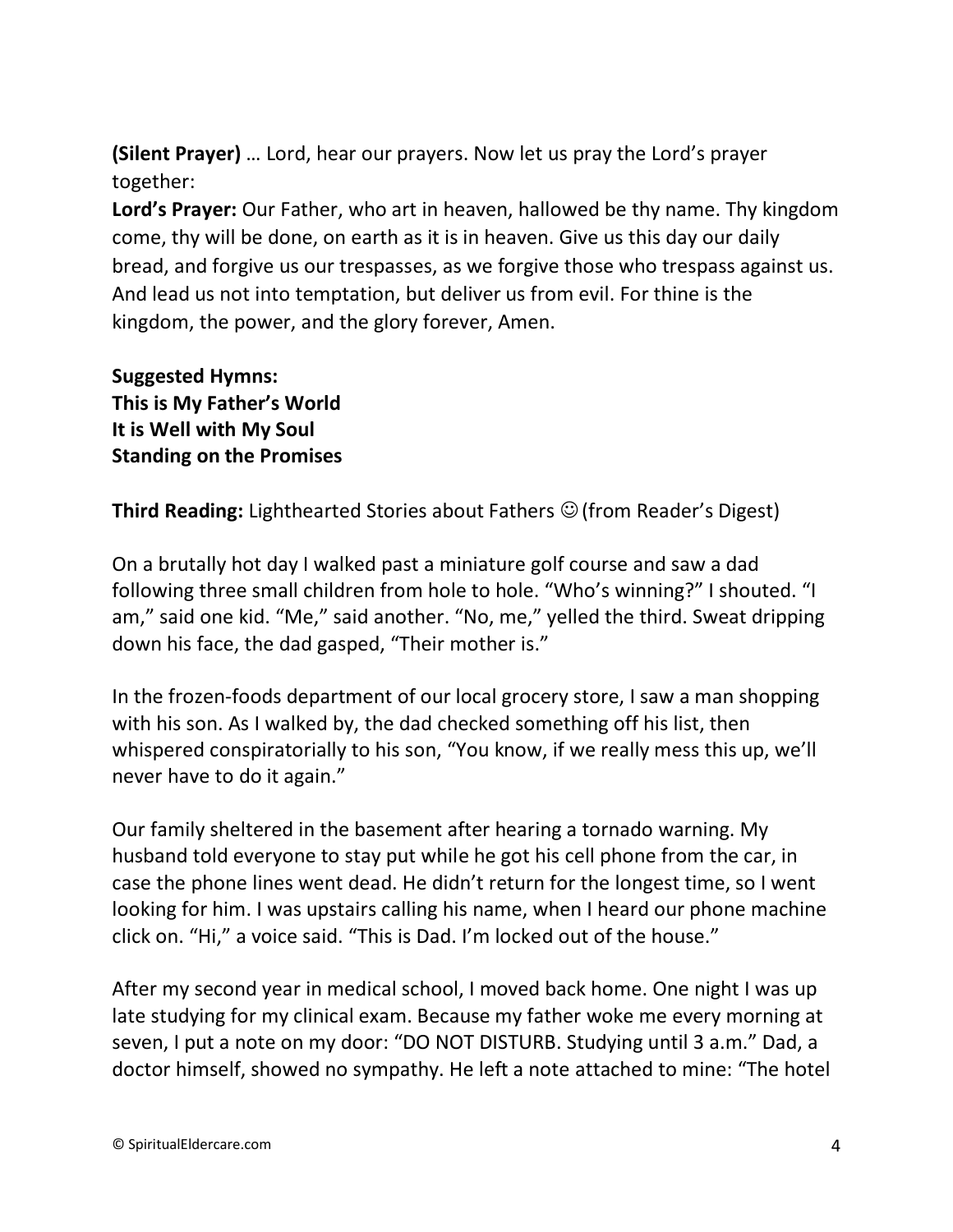management hopes you're enjoying your stay. We'd like to remind you that checkout was at noon—approximately six years ago."

The family was viewing old slides and one flashed on the screen that caught everyone's attention. My father, wearing his favorite golf shirt, was holding me at the tender age of three weeks. The look on his face told all. "There's my prize possession," my father said. Touched, I smiled at him … until he continued, "I wonder whatever happened to that golf shirt?"

**Suggested Hymns: Come, Thou Fount of Every Blessing Shall We Gather at the River**

**Fourth Reading:** Dad's Hands<sup>1</sup> by Melinda Clements

This is a story about a dad and his daughter.

"Have you ever looked at your hands?" a dad asked his daughter. "I mean really looked at your hands?

"Stop and think for a moment about the hands you have, how they have served you well throughout your years. My hands, though wrinkled and weak, have been the tools I have used all my life to reach out and grab and embrace life.

"My hands braced and caught my fall when as a toddler I crashed upon the floor. My hands put food in my mouth and clothes on my back. As a child, my mother taught me to fold my hands in prayer. These hands tied my shoes and pulled on my boots. These hands dried the tears of my children and caressed the love of my life. These hands wiped my tears when my son went off to war.

"These hands have been dirty, scraped and raw, swollen and bent. They were uneasy and clumsy when I tried to hold my newborn daughter. Decorated with my wedding band, my hand showed the world that I was married and loved someone special.

"My hands have been sticky and wet, bent and broken, dried and raw. And to this day when not much of anything else on me works very well, these hands hold me up, lay me down, and again continue to fold in prayer. These hands are the mark of where I've been and the ruggedness of my life.

"But more importantly, it will be these hands that God will reach out and take when He leads me home."

<sup>1</sup> http://www.barefootsworld.net/grandpashands.html